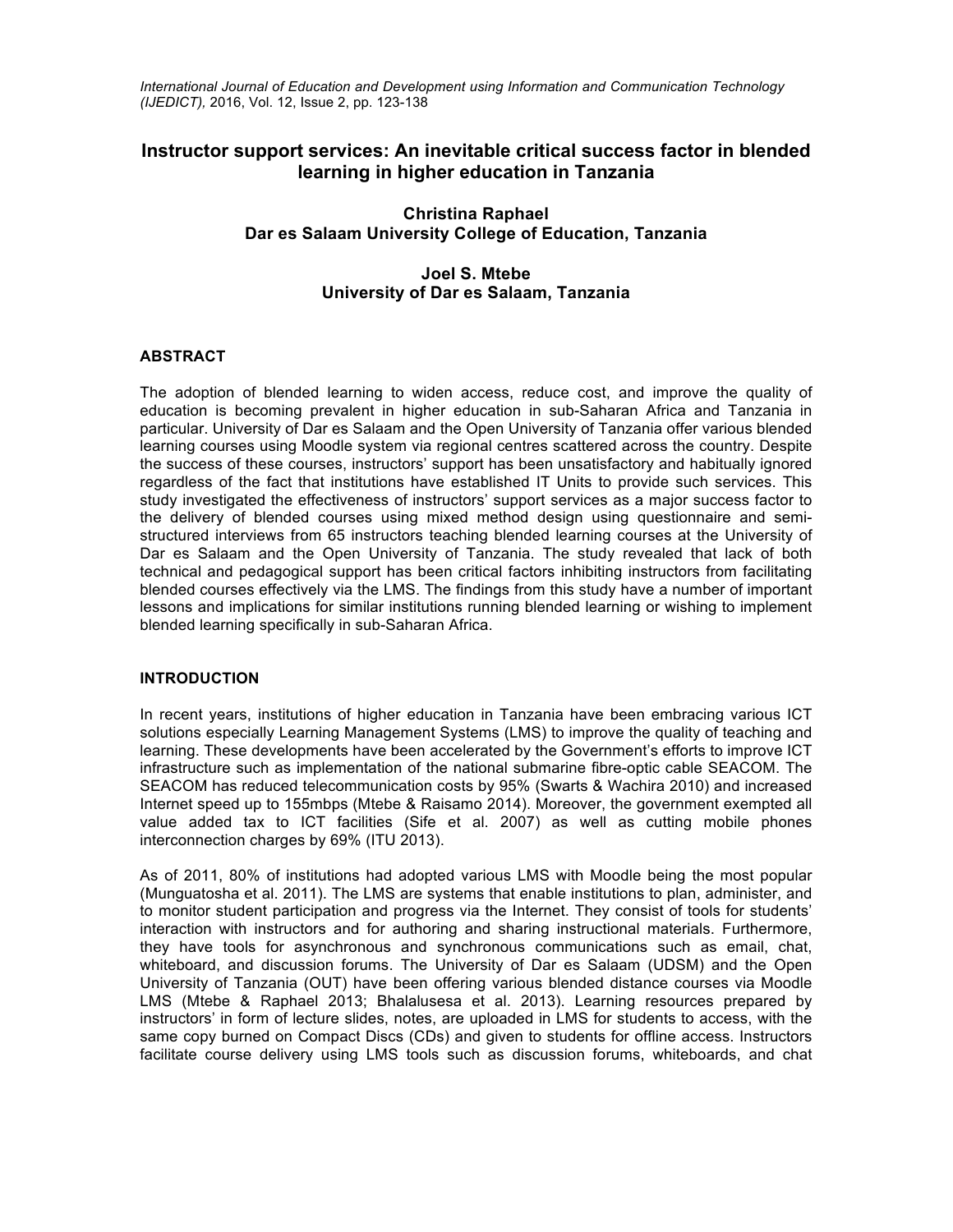forums. At the middle of each semester, students are required to attend face-to-face classrooms at the nearest learning centre.

Despite these developments, challenges still exist. One of the main challenges is the provision of unsatisfactory support services to instructors who are facilitating these courses. While Institutions have established IT Unit to provide such services, students are normally given first priority while instructors are always ignored. Customarily, most of instructors at OUT and UDSM are new in blended learning environment, and according to Tedre et al. (2010), these instructors never used eLearning tools in their own studies, hence they do not have prior knowledge on the usage of these technologies. Without reliable, timely, and effective support, such instructors might spend more time learning new technologies than on facilitating students' learning (Ocak 2011). As a result, students may view them as being incompetent (Webster & Hackley 1997). Such perceptions have significant impact on the success of the courses offered via LMS.

Therefore, this study investigated the effectiveness of instructors' support services as a major success factor to blended learning courses using mixed method design. Questionnaire and semistructured interviews were the main data gathering instruments from 65 instructors teaching blended learning courses at UDSM and OUT.

## **LITERATURE REVIEW**

The adoption blended learning courses in higher education is becoming common (Porter et al. 2014). Blended learning is the thoughtful integration of educational technologies and face-to-face approaches with the aim of combining the best features of both delivery modes (Garrison & Vaughan 2013). Many institutions tend to opt blended mode of delivery in order to increase learning effectiveness, convenience and access, and to increase cost effectiveness (Graham 2009).

The success of blended learning depends on many factors. Stacey and Gerbic (2008) grouped them into three main factors: institutional success factors, instructors, students, and pedagogical factors. Similarly, Selim (2007) identified IT infrastructure, university support, learner characteristics, and instructor characteristics as four main critical factors for successful implementation of blended learning.

A study conducted at Muhimbili University of Health and Allied Science (MUHAS) in Tanzania revealed that the quality instructors, system quality, and information quality were found to be key determinants of success of blended learning courses (Lwoga 2014). The study was conducted with 408 first year undergraduate students who were taking various courses via the LMS at MUHAS. Generally, these studies and many others agree that the quality instructor has significant effect on the success of any courses offered via LMS at a given institution.

Instructors must have the technical skills to be able to use the LMS and pedagogical skills to facilitate courses offered via such technology (Porter et al. 2014). If they lack such skills and have little control over the LMS used, they will not be able to facilitate students learning. Many institutions have established IT Units that provide support services to students on how to use LMS and other related technologies. These Units provide services such as training, printing services, photocopying, Internet, and several on-going support services. The on-going support services include live telephone support, email, instant messaging, and informational websites containing documentation or tutorial videos (Moskal et al. 2013; Trindade et al. 2000). However, most of support services have been dedicated to students; and rarely for instructors (Garrison & Kanuka 2004; Ocak 2011).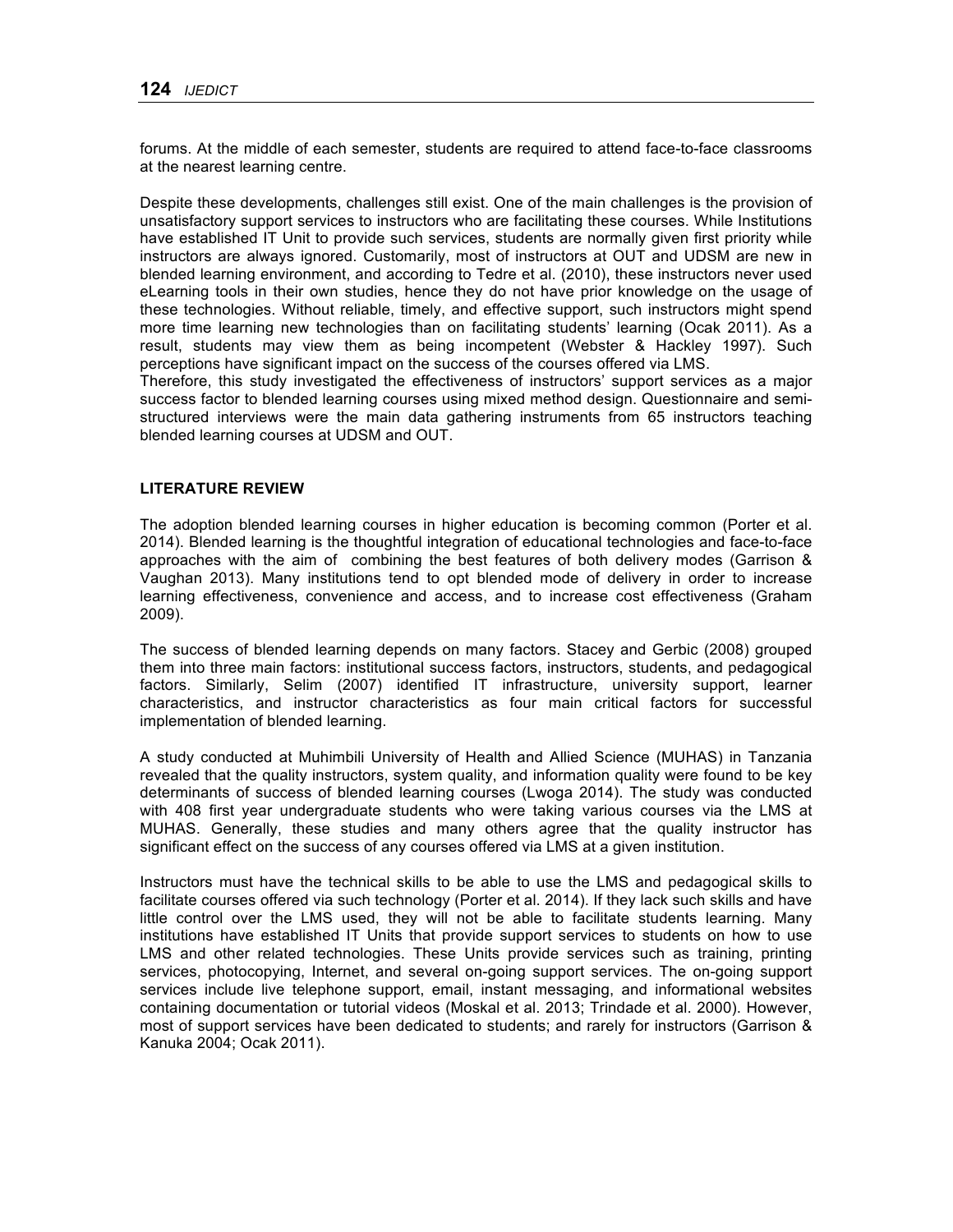It should be noted that reliable and effective instructors' support are key to promoting instructors receptivity to technology and significant contributions to the success of blended learning delivery (Webster & Hackley 1997; Selim 2007; Beaudoin 1990). Similarly, Ocak (2011) found that technical issues, lack of institutions support, and instructional processes were the main problems faced instructors with blended teaching in a study conducted to 117 instructors from 4 Universities in Turkey.

The IT Units support services to instructors should not be limited to merely how to use the LMS but also how to facilitate online interactions and to develop quality learning resources (Ocak 2011; Beaudoin 1990). Instructors must have the technological skills necessary to design online courses and to facilitate online interactions via the LMS. The reliable, efficient, effective and timely support reduces the instructor's workload, leading to courses with improved design, richer student engagement, and improved student outcomes (Moskal et al. 2013). They must also pose necessary pedagogical skills to be able to use a wide variety of instructional methods unique to blended learning (Porter et al. 2014).

A large and growing body of literature has suggested various requirements of instructor's support services. Trindade et al. (2000) for instance, suggested that institutions must provide specific inhouse training, discussion groups, and committee work. Besides, instructors should be given opportunity to attend workshops, conferences, seminars and courses related to blended learning delivery. Beaudoin (1990) added that institutions should establish an academic computing services team or advisory board across departmental lines to keep information and training current. The author further added that, instructors should be provided with latest ICT equipment, long-term and short-term training opportunities, and financial compensation.

Profile of the student body is changing, and so is features of technologies used in teaching them. Institutions should be able to provide sufficient opportunities for professional development, incentives and other related motivations to instructors aspiring to teach using technologies. This study investigates the provision of support services to instructors as one of the critical determinant factors for the success of blended learning in higher education in Tanzania.

### **METHODOLOGY**

The study is based on mixed research design using questionnaire and semi-constructed interviews as data collection instruments. Instructors teaching blended learning courses via Moodle LMS were selected on convenience basis sampling. The study was undertaken at UDSM main campus and OUT headquarters between July and December 2015.

The questionnaire was designed based on 5-Likert Scale ranging from Strongly Disagree to Strongly Agree along with demographic variables that would be used for detailed analysis of the data. Instructors were asked to rate their opinion on each question in the table matrix. It was considered that qualitative measures would usefully supplement and extend the quantitative analysis. Therefore, semi-structured interviews were conducted to five course instructors in each university. Data management and analysis was performed using Microsoft Excel 2010 package.

The demographic information indicates that 10 instructors were from UDSM and 55 instructors were from OUT making a total of 65 respondents. 80% of respondents from UDSM were males, and 20% were females. Similarly, 54.5% of respondents from OUT were males, and 45.5% were females. The majority of respondents were aged between 30 and 49. Figure 1 shows respondent's demographic information.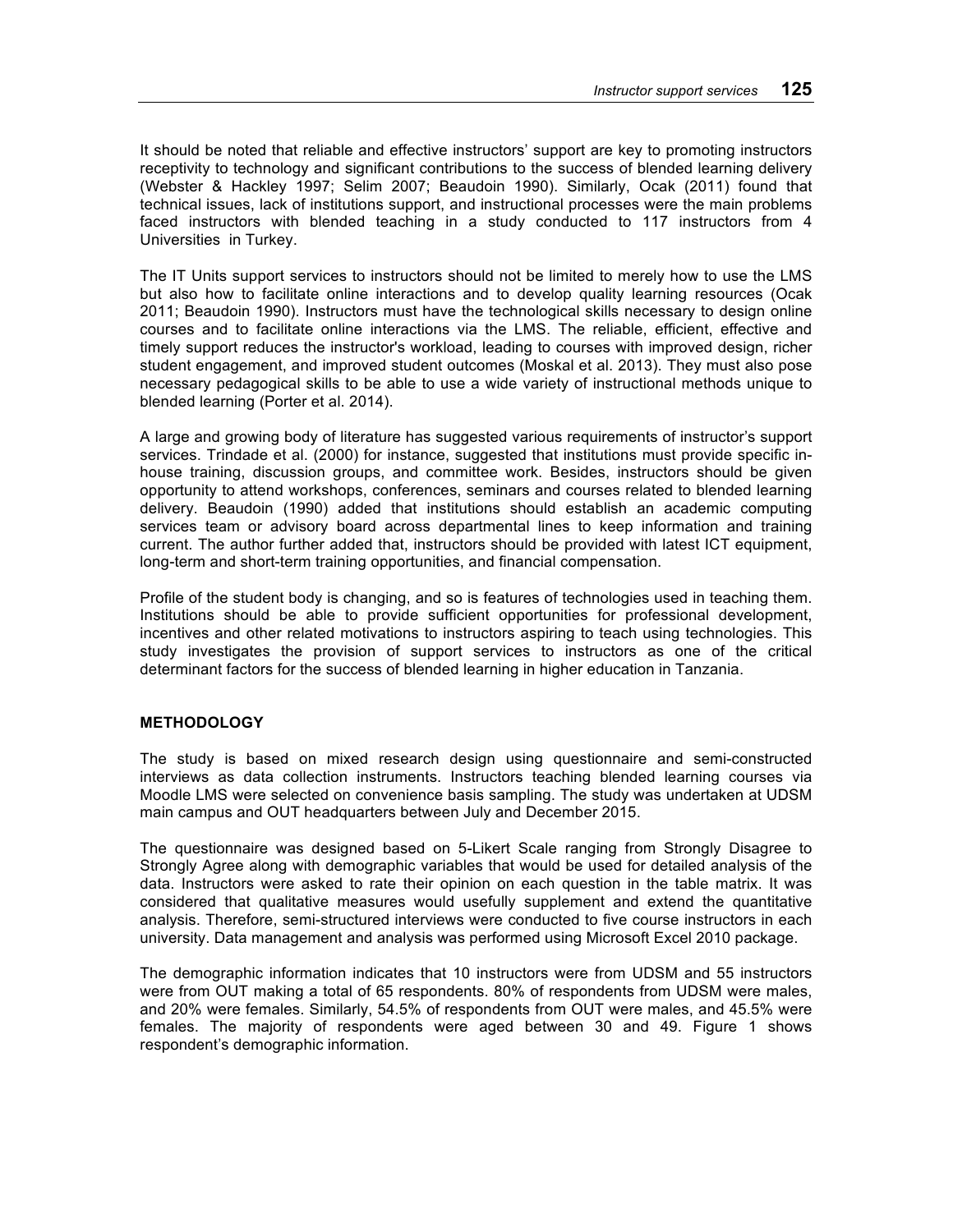

*Figure 1: Respondents' Demographic Profile*

## **RESEARCH RESULTS**

### **Ability in using Moodle LMS features**

The ability to use the majority of Moodle LMS features is a key ingredient for any instructor teaching blended courses via the LMS. While instructors have been teaching various courses using the LMS, we wanted to know their ability to use various features of the system. Therefore, respondents were asked to rate their ability to use Moodle LMS features such as discussion forum, chat and other related tools. Nearly half of instructors from OUT indicated that they were able to use various LMS feature effectively while 70% of instructors from UDSM indicated to be able to use the majority of LMS features (See Figure 2).



*Figure 2: Ability in using LMS features*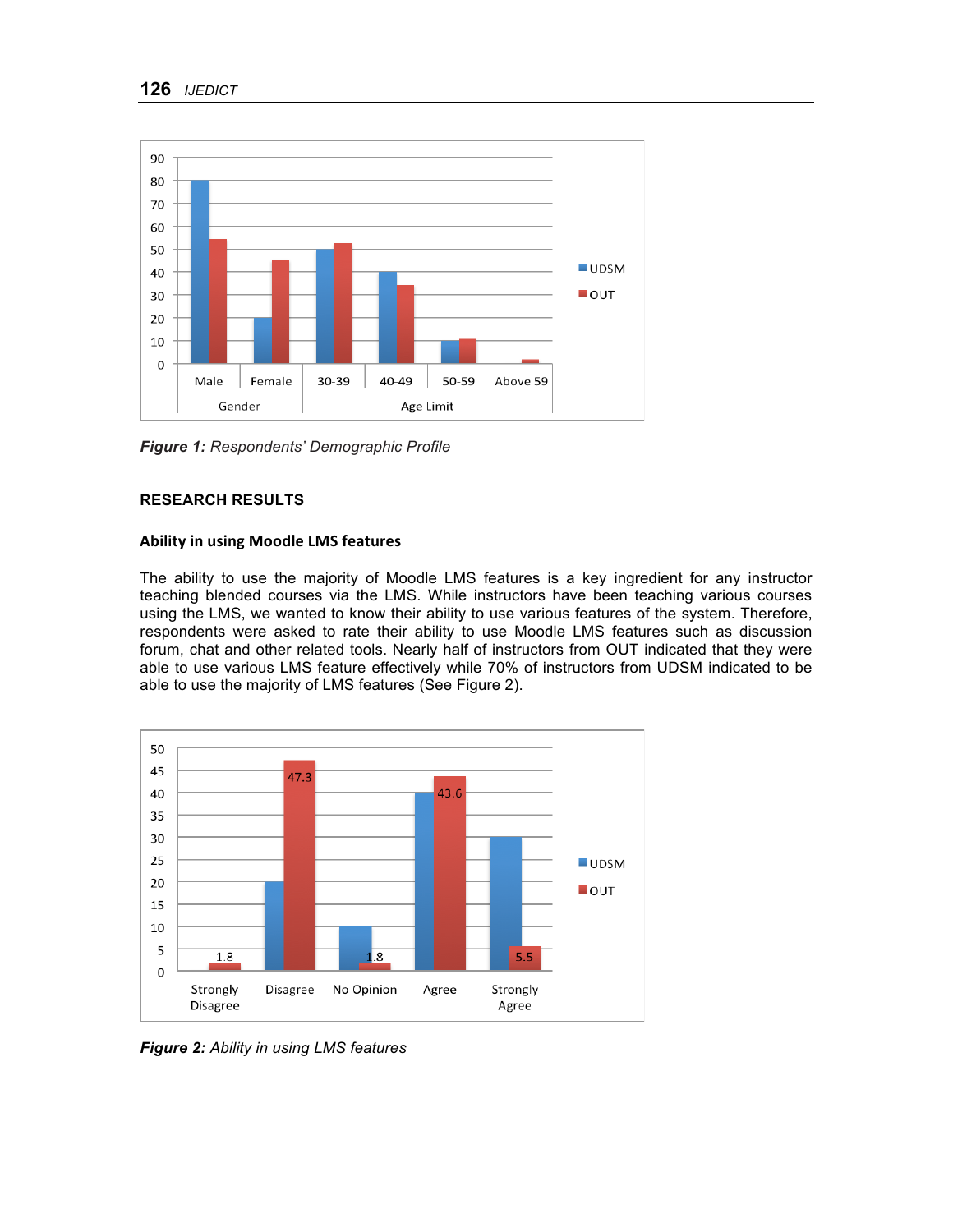#### **Prior experience as a distance learner**

We were also interested to find out if instructors teaching these courses had any prior experience as learners in any course offered via the LMS. Respondents were therefore asked if they had first-hand experience as distance learners before becoming instructors in the same field. Only a small number of respondents (25.5%) from OUT did not have prior experience as a distance learner while nearly two-third of instructors had such experience. Similarly, 70% of instructors from UDSM did not have first hand experience as distance learners (see Figure 3).



*Figure 3: First-hand experience as a distance learner*

### The use of wide range of teaching approaches

The majority of respondents (87.3% from OUT, 70% from UDSM) indicated that they were using various teaching methods to meet different students' learning styles. They also indicated that they were willing to experiment new teaching approaches in the future. Figure 4 shows the distribution of respondents based on the use of various teaching approaches.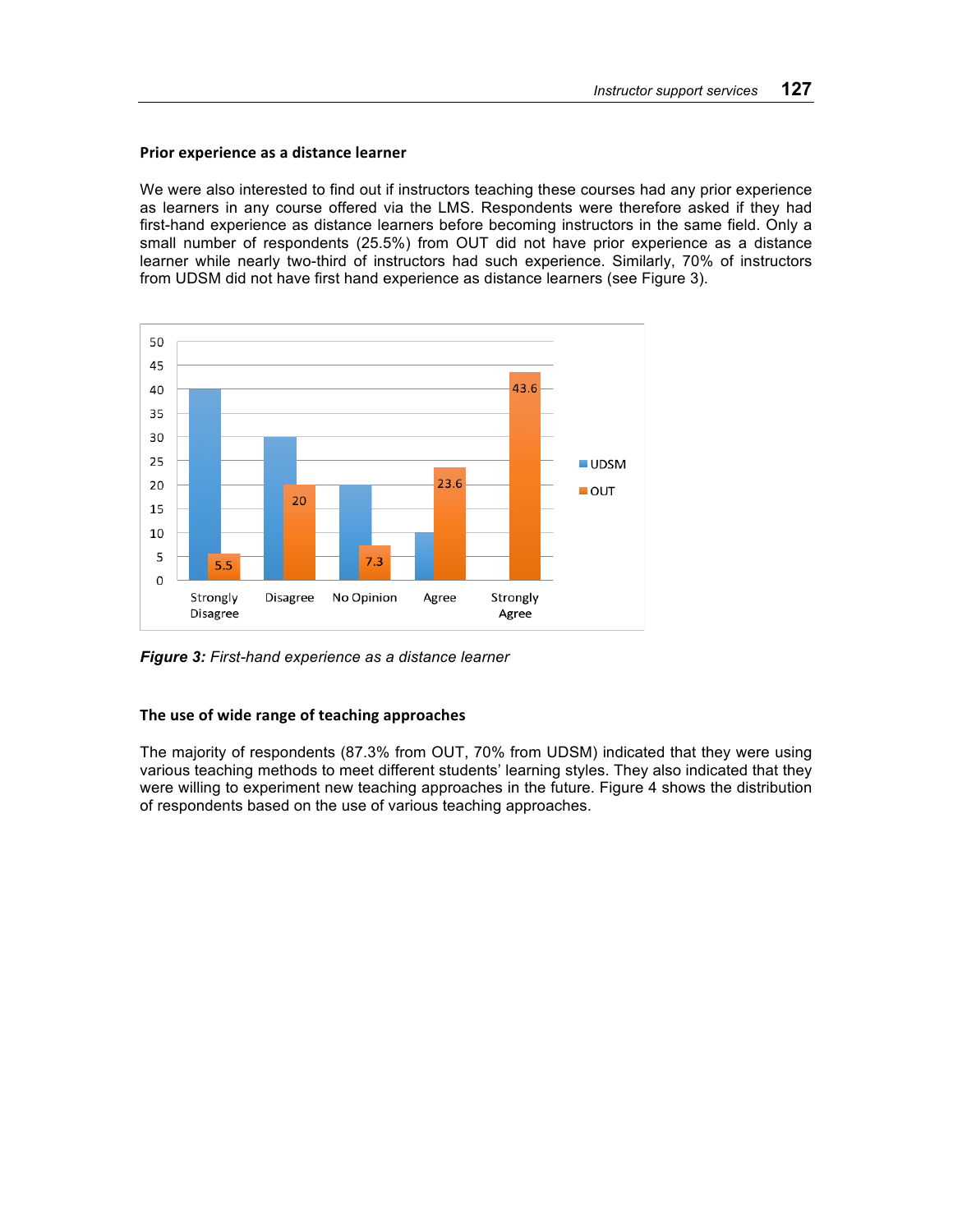

*Figure 4: Use of various teaching approaches*

#### **Managing workload**

Instructors require adequate time to redesign courses, learn new technologies, and facilitate online instruction in every semester (Garrison & Vaughan 2013). This is additional workload to many instructors who used to teach in face-to-face mode. Instructors were asked if they had skills on strategies of managing teaching workload. Almost half instructors from OUT indicated that they did not have skills to manage workloads. Similarly, 60% of instructors from UDSM said they did not have such skills (see Figure 5)**.**



*Figure 5: Skills on strategies to manage workloads*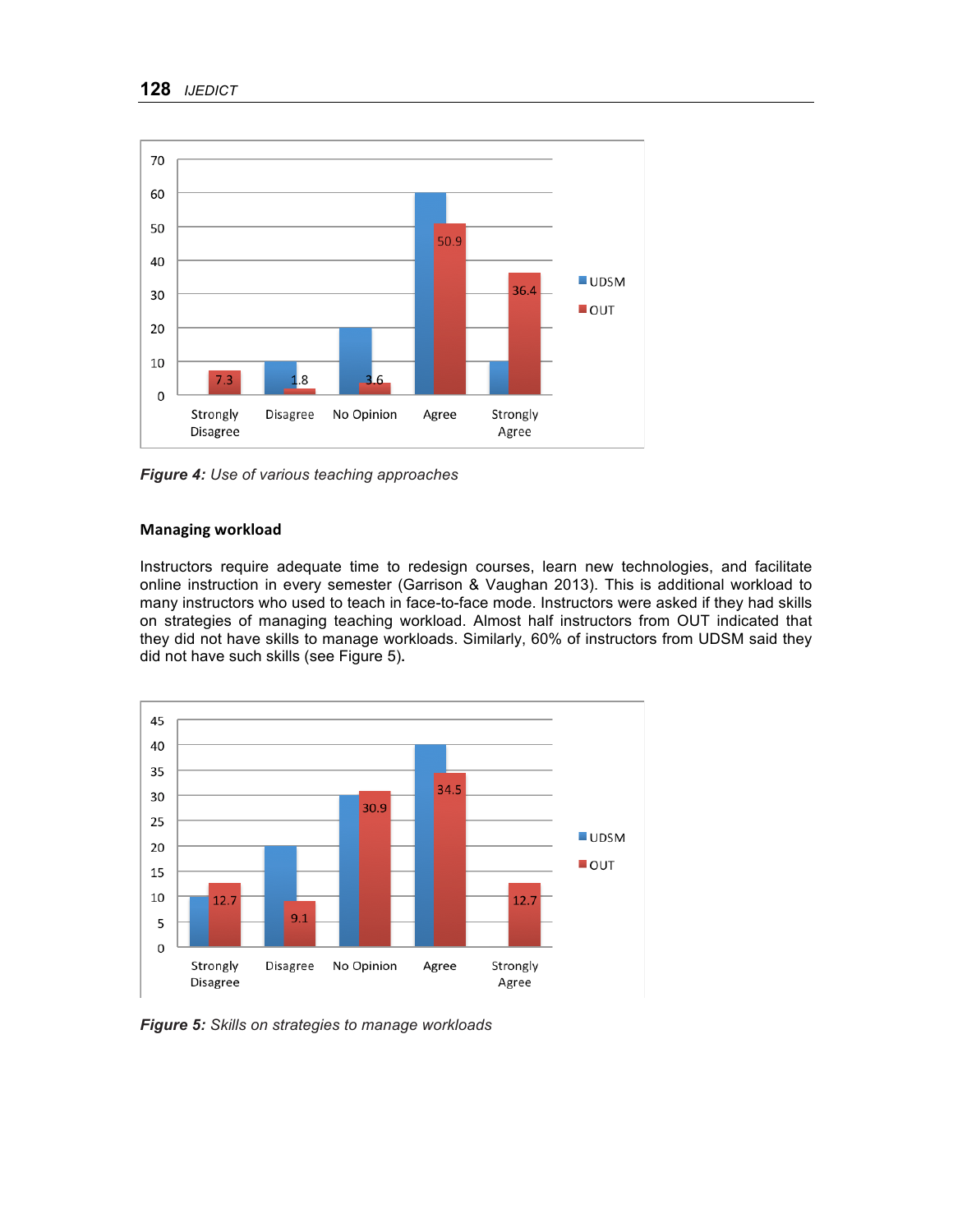Interviews with those instructors who indicated that they possessed skills to manage teaching workloads revealed that if instructors follow the timetable as required, there should not be a lot of piling of activities related to supporting students especially for online students. One of the instructors from UDSM blended learning programme had this to say:

"…*It is a matter of following a timetable. UDSM online programmes have scheduled each instructor a specified timetable by which he/ she should meet her students online. If an instructor follows a timetable as scheduled from day one, he/she should be able to manage both her/ his online students as well as those in conventional classes. Some instructors find themselves overloaded as they wait too long before starting to teach online course and things pile up*…"

#### **Support on using Moodle after training**

Respondents were asked if they received enough and individualised support on using Moodle LMS after training. More than two-thirds of instructors from OUT indicated that they had not received enough support after the training on LMS and pedagogy were over. On the other hand, 70% of instructors from UDSM indicated that they received support after training on Moodle LMS (see Figure 6).



*Figure 6: LMS user support and pedagogy support after Moodle LMS training* 

During interview sessions with blended learning instructors at UDSM and OUT, it was revealed that instructors follow -up support after Moodle LMS training is fundamental to instructors as it is naturally difficult for instructors to be able to use some tools until they practice several times. Some indicated that pedagogy behind Moodle becomes a challenge especially for first time users and it is very useful when they get follow-up support from specialists. One of the instructors at the OUT had this to say:

"…*You know, these things seem very easy when one is in training but once you are left alone, you find you have forgotten some of the things you were taught and it really discourages one from continuing using some tools. Sometimes it is also embarrassing to ask for support from IT people all the time, so a person may decide to opt not to use Moodle at all or some of the tools."*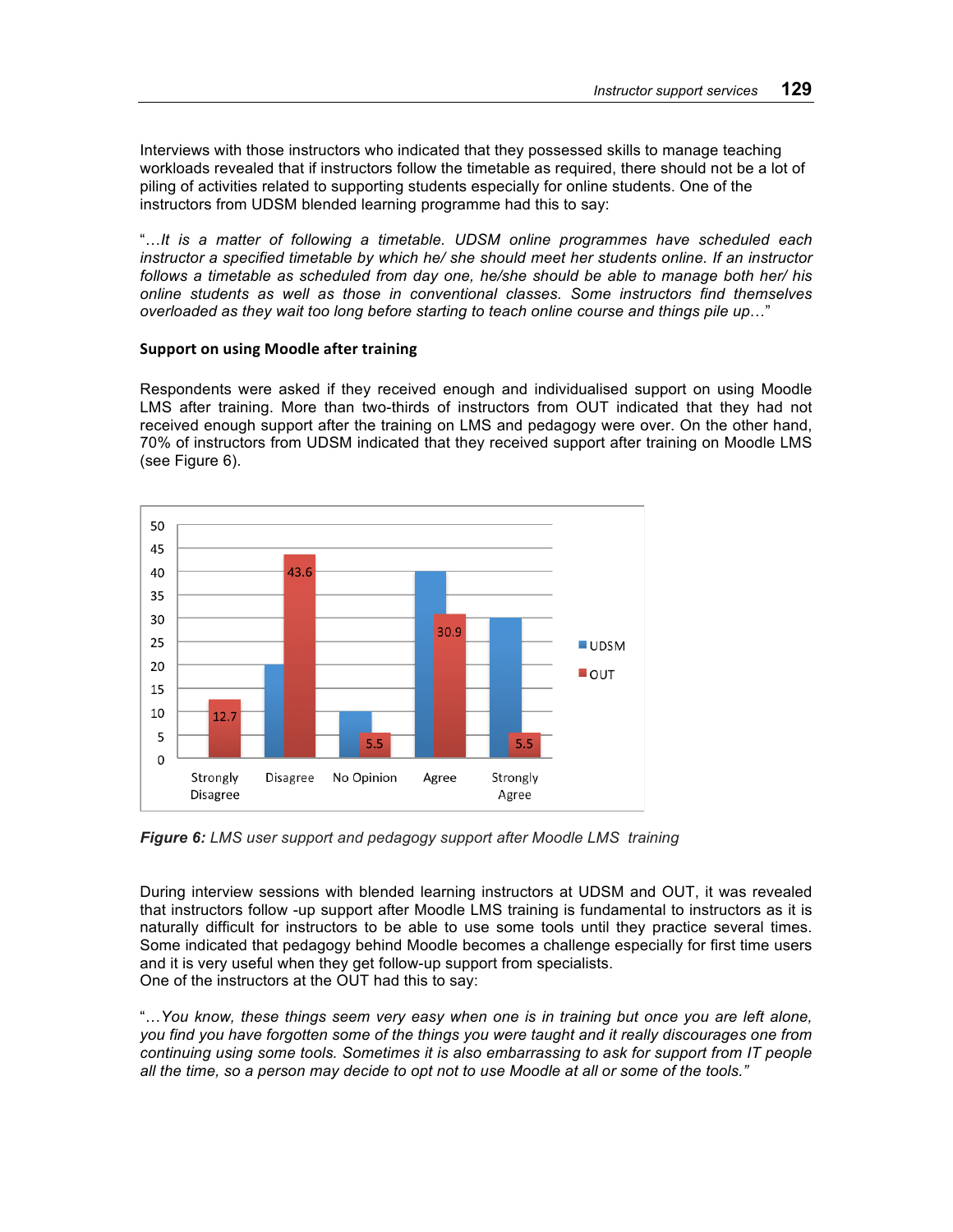"… *I was taught how to develop forums during training. However, when I started using it, I found out that I had limited knowledge on how to create effective forums and how to actually use them for teaching. I came to realise that I had limited pedagogical knowledge on how to use the tools I was taught in actual classroom setting. I was glad when I got support from CVL technicians. I was given some links where I could further enhance my knowledge on how to develop quality forum and how to make sure my students learn effectively via forum*…" said an instructor from UDSM.

## **The use of digital library**

The study also revealed that more than 80% of instructors from OUT were using digital resources to enhance their teaching resources. On the other hand, a small number of instructors (10%) from UDSM were using digital library. Figure 7 shows the Instructors' use of digital library*.* 



*Figure 7: Instructor's use of digital library*

### **Timely technical support**

The two institutions have IT units that provide technical support to students and instructors. Respondents were asked to rate if they were getting timely technical support when they needed. It was revealed that nearly 70% of instructors from OUT were not receiving timely support from the IT Unit. However, 70% of instructors indicated that they were receiving timely technical support from IT unit at UDSM. See Figure 8 for more details.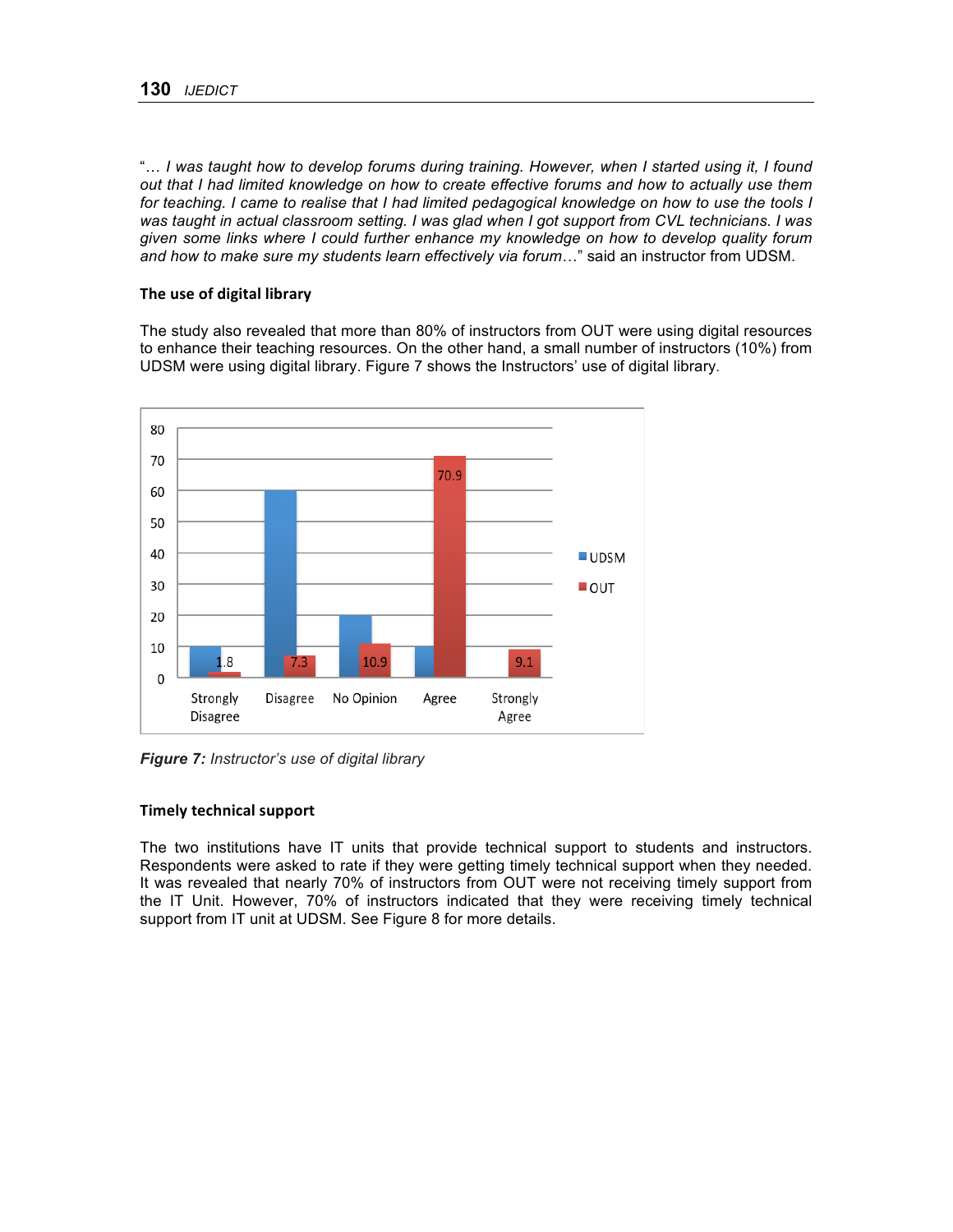

*Figure 8: Instructor's timely support services*

During interviews, it was obvious that instructors from UDSM were receiving timely support from IT specialists. At the UDSM, interviews revealed a presence of ICT help desk which is responsible to ensure that both blended learning students and instructors get the support they need both online or if they go to the help desk physically.

*".. Yes, every time I get stuck with Internet facilities (network), I get the support I need from ICT help desk. I also get support from any technical support with my computer from the centre." said one instructor from UDSM.*

*"… CVL have indicated the mobile numbers of technical support on Moodle LMS which are very important whenever I am stuck. I normally call them whenever I am stuck on Moodle and they give me online support via phone or come to my office to check on the issue I raised…" Explained a respondent from UDSM.*

### **Motivation from management**

Providing incentives to early adopters has helped many institutions worldwide to motivate instructors to use eLearning technologies. Some institutions have provided instructors with financial incentives compensation, stipends, or buying them equipment (Porter et al. 2014). Similarly, the study wanted to know if instructors who were teaching blended learning via LMS were given any incentives or some kind of motivations.

Therefore, respondents were asked to indicate which kinds of motivations they were receiving from their management for teaching blended distance courses. The results show that, the majority of instructors were given opportunity to attend seminars and workshops as part of motivations. They were also given transport allowance during face-to-face teaching sessions. However, only OUT instructors were given teaching resources and a small number of instructors from both institutions were given loans and bonuses. Figure 9 shows the ratings of instructor per given motivation.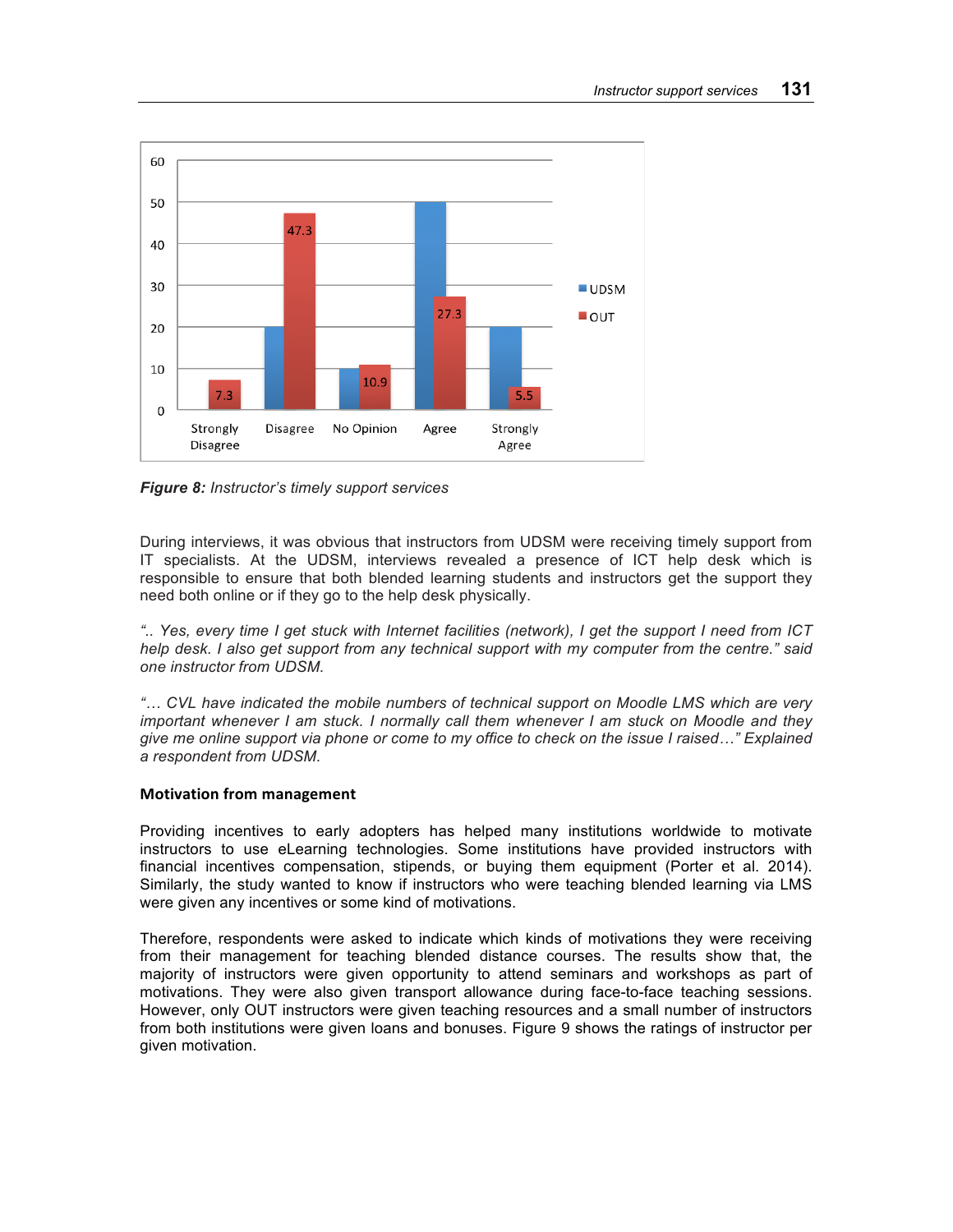

*Figure 9: Instructor's motivations from the management (multiple answers)*

## **Challenges faced during teaching blended distance courses**

Studies have consistently described low Internet bandwidth, limited access to computers, and lack of technical support as major hindrance to the use of eLearning solutions in Tanzania (Tedre et al. 2010; Mtebe & Raphael 2013; Lwoga 2012). However, infrastructural and contextual challenges are improving very fast in Africa, thus findings of older than two years are effectively obsolete (Adkins 2013). Therefore, the study wanted to find out if these physical conditions were still barrier to the use of LMS in the selected institutions.

Respondents were asked to rate the challenges they faced during teaching blended distance courses. The majority of instructors from OUT indicated that large number of students, and shorter time during face-to-face delivery, were the major challenges. On the other hand, UDSM instructors rated limited ICT facilities and Internet connectivity, and lack of knowledge to use ICTs amongst students, were major problems. Moreover, instructors from both institutions were receiving enough technical support from IT Units. Figure 10 shows some of the challenges instructors are facing during the delivery of blended courses.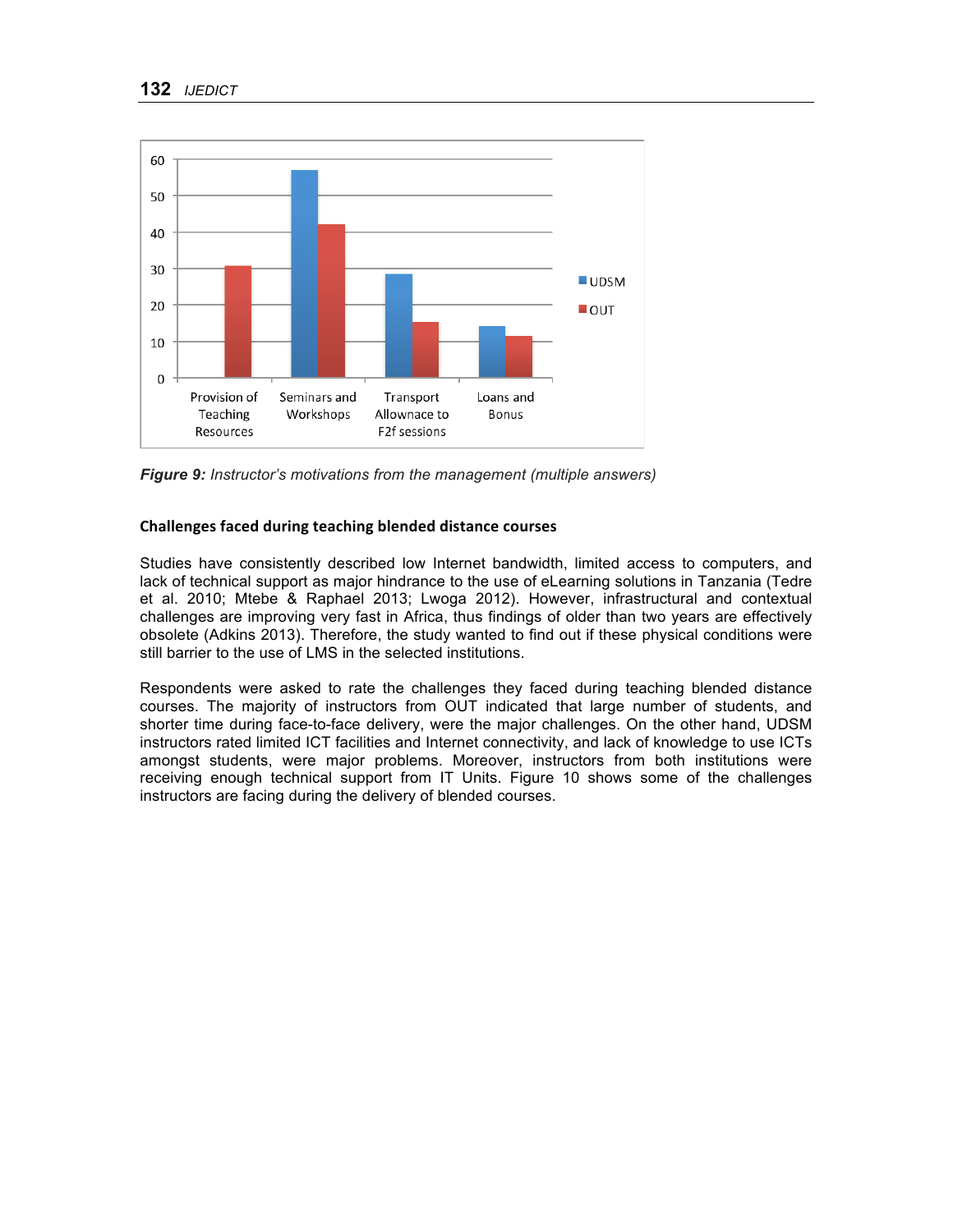

*Figure 10: Challenges faced during blended delivery (multiple answers)*

## **DISCUSSION**

This study aimed to investigate the effectiveness of instructors' support services in blended learning courses at UDSM and OUT offered via Moodle LMS. Although these courses were offered via Moodle LMS, Wang and Chiu (2011) pointed out that learning is an interactive process between instructors and learners, not the interaction between LMS and users. Therefore, instructors have a vital role in facilitating learning process, shaping learners' behaviour, and thus their attitude towards using a technology may affect learners' behaviour (Cheng 2012). They need to be competent with the LMS they use for blended learning as well as how to use the system to facilitate students' learning. In order to do that, they must be well supported from the institutions through various support mechanisms. Investigating the effectiveness of support services that was provided at UDSM and OUT during the delivery of blended courses is important in order to help both institutions to find strategies that will ensure that instructors are equipped with both technical and pedagogical skills.

One of the main findings emerged from this study was that instructors from OUT did not have enough skills to use Moodle features more effectively. This might have contributed to the fact that nearly two-thirds (more than 70%) indicated that they had not received enough training on how to use the system. This finding corroborates with another study conducted at OUT by Bhalalusesa et al. (2013) in a survey of 90 instructors who were using Moodle to facilitate teaching and learning. They found that only 8% of instructors had used LMS to communicate with the students, and only 28.9% used the system to upload learning resources. It seems that the levels of training provided by many institutions to their instructors in sub-Saharan Africa is relatively low. As a result instructors tend to lack the practical experience to use such systems effectively (Unwin et al. 2010). Unwin and colleague added that in order for students to gain real benefits from using LMS, institutions should provide effective and appropriate training, as well as providing the opportunity for instructors to regularly practise using such systems (Unwin et al. 2010).

On the other hand, the study revealed that the majority of instructors from UDSM were competent in using the LMS. This might be because 70% of instructors from UDSM indicated to have received technical training on how to use the LMS. This finding is consistent with the study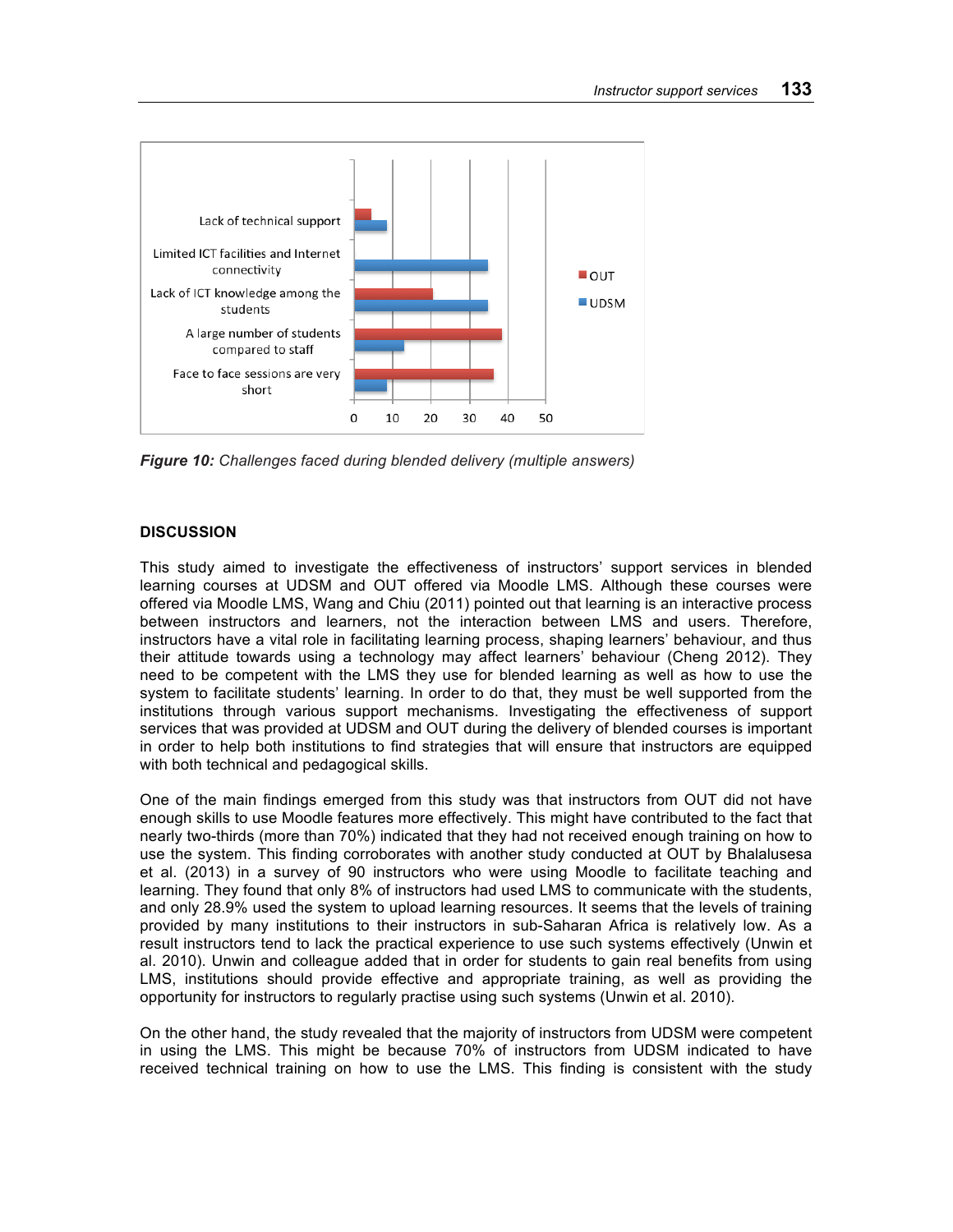conducted by Mtebe and Raphael (2013) which found that the majority of instructors indicated that they received reliable support to use the LMS more effectively.

Contrary to expectations, this study found that the majority of instructors (70%) at UDSM indicated that they do not use digital resources from the library to enhance their courses compared to their counterparts at OUT. Previous studies have found that learning resources uploaded into the LMS at UDSM were found to be outdated (Mtebe & Raphael 2013). This result is disappointing given the fact that there are thousands of freely available digital resources in the public domain that could be used to improve the quality of resources uploaded in the LMS. Therefore, there is a need for UDSM to equip instructors with necessary skills to use digital resources to improve the quality of existing courses. Moreover, instructors can be trained on the use of Open Educational Resources (OER) that can freely be adapted and reused to improve the quality of their courses.

The study also found that the majority of instructors from UDSM did not have first-hand experience as distance learners before becoming instructors compared with those from OUT. This is understandable given the fact that OUT is a purely distant learning institution, therefore, it is likely the majority of instructors were trained at the same institution.

It is somewhat surprising that both institutions used various mechanisms to motivate instructors who were involved in teaching blended learning courses. The biggest motivation was an opportunity to attend seminars and workshops followed by transport allowance during the delivery of face-to-face sessions. Additionally, instructors at OUT who used LMS more frequently could gain points that will enable them to be promoted (Bhalalusesa et al. 2013). Despite these motivations, there are very few instructors who are currently using Moodle LMS to facilitate distance courses especially at OUT. In another similar study, 50% of the respondents cited lack of training being the main reason for low usage of LMS at OUT (Bhalalusesa et al. 2013). Despite the provisions of such motivations to instructors, it seems that the lack of support services has hindered them from continuously using LMS to facilitate teaching and learning.

Another interesting finding emerged from the study was that the majority of instructors from OUT rated large number of students, and shorter time during face-to-face delivery, as the major challenges affected them to teach blended learning courses. This result is in line with that of previous studies (e.g. Bhalalusesa et al., 2013; Mnyanyi, Bakari, & Mbwette, 2010) conducted at OUT. For instance, Mnyanyi and colleague cited large number of students as compared to available human resources was the main barrier to the use of LMS. On the other hand, instructors at UDSM rated the number of students was not a hindrance factor for instructors to facilitate courses via the LMS. A possible explanation for this might be due to the fact that the courses offered in blended learning at UDSM are postgraduate courses. These courses normally have small number of students. OUT courses range from undergraduate to postgraduate which attract many students and therefore they impact on the staff workloads and other available resources.

The result of this study provides further evidence that there is a big difference in terms of the ICT infrastructure development between UDSM and other institutions in Tanzania. In this study, for instance, instructors from UDSM indicated that limited ICT facilities and Internet connectivity was not a barrier to the use of LMS whereas those from OUT rated them barriers. The findings of this study are consistent with another study by Mtebe and Raisamo (2014b) conducted in 11 institutions in Tanzania where it was revealed that Internet speed ranged between 7mbps and 20mbps with exception of UDSM that had Internet speed of 155mbps. The low Internet speed in institutions in Tanzania has also been reported by other studies conducted previously (e.g. Lwoga, 2012; Samzugi & Mwinyimbegu, 2013; Tedre et al., 2010).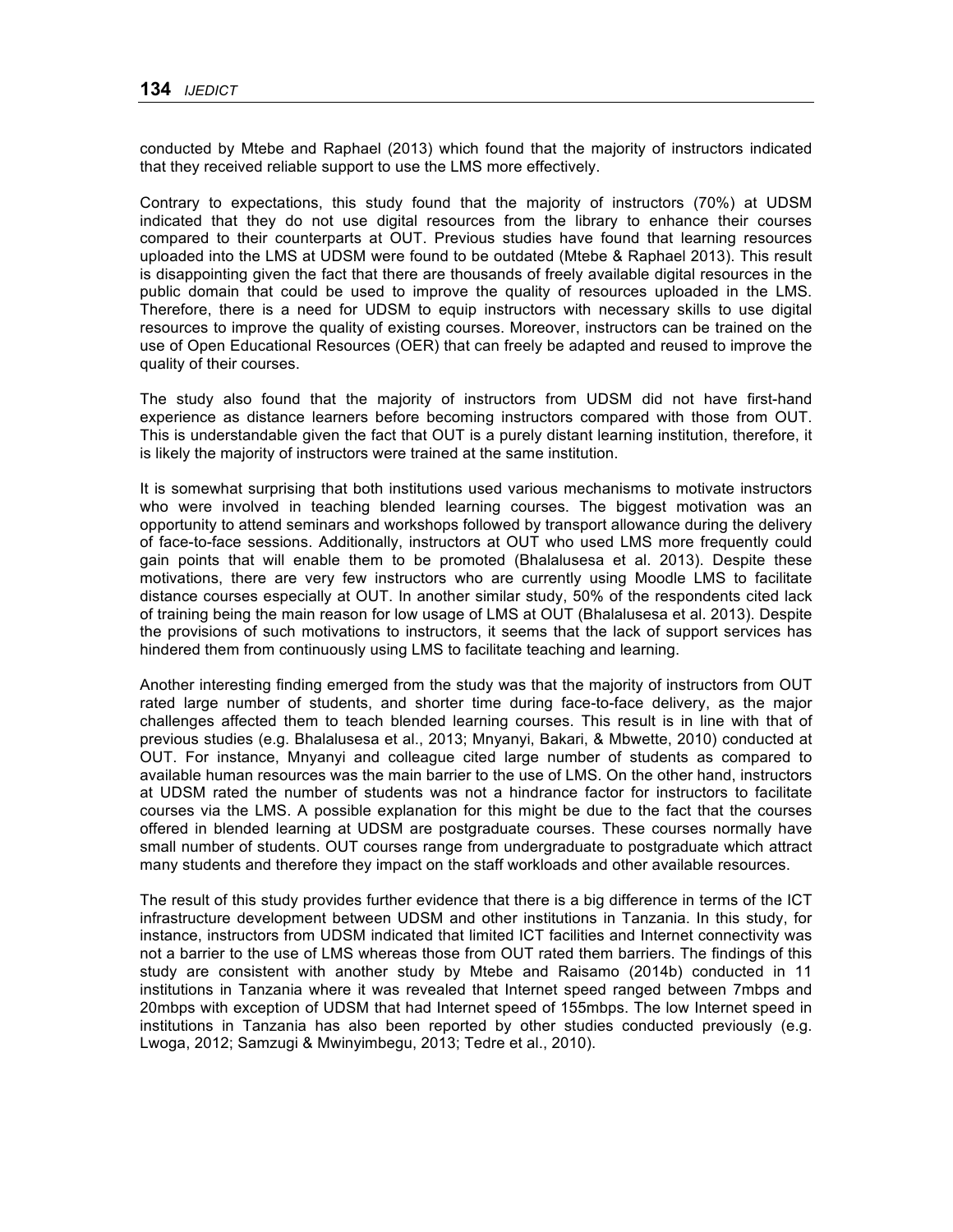Finally, it seems that both institutions have IT Units to provide support services on the use of LMS and related eLearning technologies. However, the results from this study provide further evidence that these Units have inadequate skilled staff to support instructors on both technical and pedagogical issues as indicated by other studies conducted previously (e.g. Bhalalusesa et al., 2013; Lwoga, 2012; Munguatosha et al., 2011). For example, 86% of respondents reported lack of enough technical support was the main barrier to use eLearning technologies in a survey conducted to 1,230 respondents in higher education in Tanzania (Munguatosha et al. 2011).

#### **CONCLUSION AND RECOMMENDATIONS**

This study set out to investigate the effectiveness of instructors' support services in blended learning courses at UDSM and OUT offered via Moodle LMS. This study has been conducted timely given the number of blended learning courses that has been adopted in sub-Saharan Africa. Without ignoring the other challenges, instructors' support services is a key component to the success of blended learning courses offered via LMS. Based on the findings from this study, we recommend the following:

- **Instructors to be trained on Open Educational Resources (OER):** The evidence from this study indicates that instructors do not use digital resources to improve the learning resources uploaded into the LMS. Given the availability of thousands of OER in the public domain, instructors to be capacitated with the skills to be able to locate, adapt and localize OER that can potentially improve the quality of their courses. It should be noted that students rely on learning resources as their major source of information during the learning process (Keats 2003). Therefore, the presence of quality learning resources has direct impact on the quality of learning outcome.
- **Use of Mobile Moodle:** Access to computer and Internet is still a challenge to many instructors and students who use Moodle as their main system that supports blended learning. However, the majority of them have access to smart phones connected to the Internet due to the continued penetration of mobile telephony in Tanzania. At the moment, there are 31milions mobile phone subscribers accounting to 69% of total population (TCRA 2015). Increased ownership and use of mobile phones has further being facilitated by the fact that the price of smartphones has decreased to as low as US\$ 30 in many countries in sub-Saharan Africa (Deloite & GSMA, 2012; Ericsson, 2014). To increase LMS usage, institutions should adopt the use of Mobile Moodle that provides access to Moodle into users' mobile phones.
- **Recruiting instructional designers:** In this study it was clear that the two institutions have ICT Units dedicated to provide technical support to users who are using LMS and other eLearning solutions within their institutions. It was also clear that the majority of staff who are working in these Units do not have pedagogical skills required to support instructors on the best way to use LMS features to embrace teaching and learning. Unsurprisingly, they have been training instructor on technology side while leaving behind the pedagogical side of the technology. These skills are required for instructors in order to facilitate blended learning courses more effectively.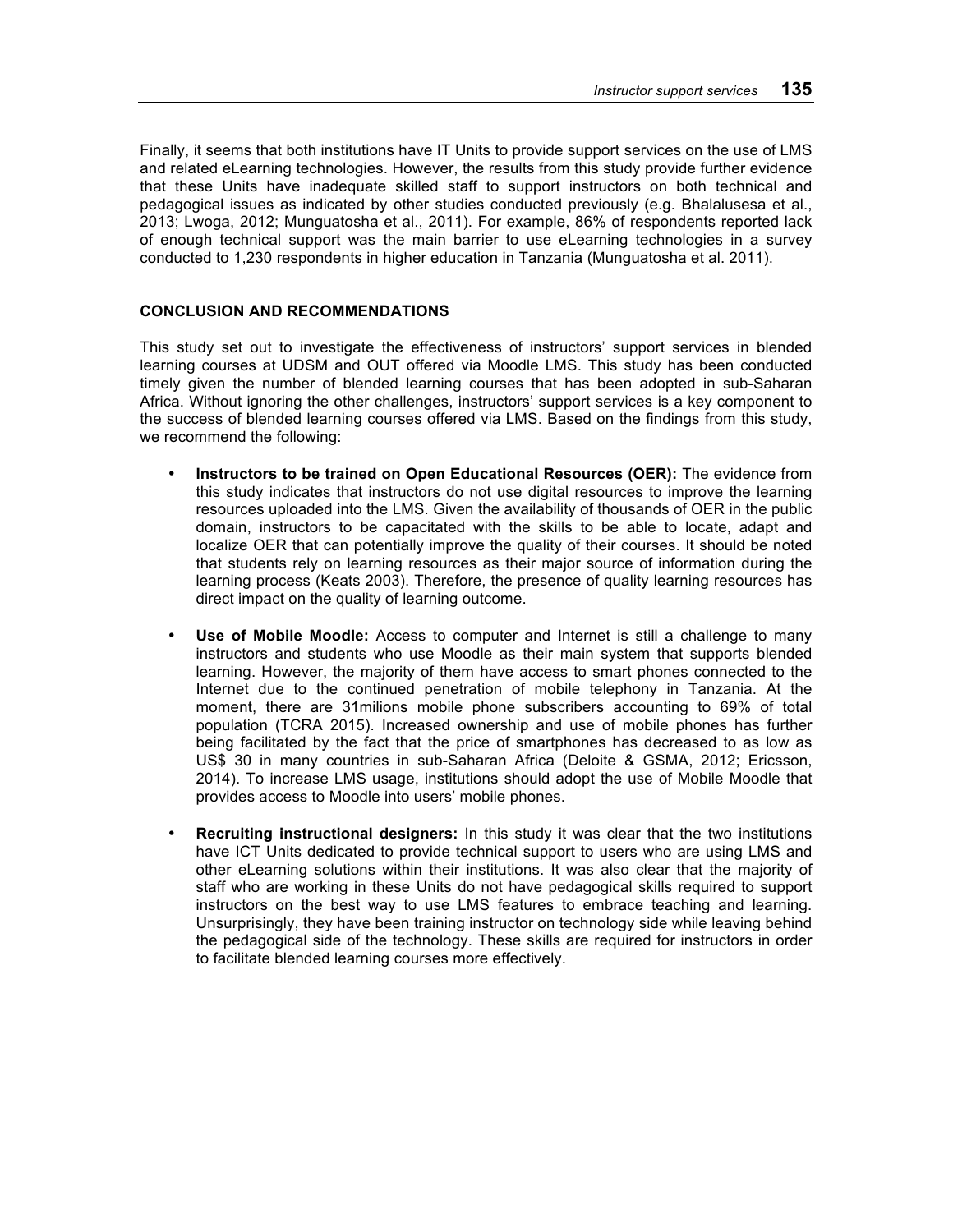#### **REFERENCES**

- Adkins, S.S., 2013. *The Africa Market for Self-paced eLearning Products and Services : 2011- 2016 Forecast and Analysis*, Available at: http://www.ambientinsight.com/Resources/Documents/AmbientInsight-2011-2016-Africa-SelfPaced-eLearning-Market-Abstract.pdf.
- Beaudoin, M., 1990. The instructor's changing role in distance education. *American Journal of Distance Education*, 4(2), pp.21–29. Available at: http://www.tandfonline.com/doi/abs/10.1080/08923649009526701.
- Bhalalusesa, R., Lukwaro, E.E. & Clemence, M., 2013. Challenges of using elearning management systems faced by the academic staff in distance based institutions from developing countries: A case study of the Open University of Tanzania. *Huria Journal of OUT*, 14, pp.89–110.
- Cheng, Y., 2012. *Effects of quality antecedents on e-learning acceptance*, Available at: http://www.emeraldinsight.com/doi/abs/10.1108/10662241211235699.
- Deloite & GSMA, 2012. *Sub-Saharan Africa Mobile Observatory 2012*, Available at: http://www.gsma.com/spectrum/sub-saharan-africa-mobile-observatory-2012/.
- Ericsson, 2014. *Sub-Saharan Africa Ericsson mobility report*, Stockholm, Sweden. Available at: http://www.ericsson.com/res/docs/2014/emr-june2014-regional-appendices-ssa.pdf.
- Garrison, D.R. & Kanuka, H., 2004. Blended learning: Uncovering its transformative potential in higher education. *The Internet and Higher Education*, 7(2), pp.95–105. Available at: http://linkinghub.elsevier.com/retrieve/pii/S1096751604000156 [Accessed May 21, 2013].
- Garrison, D.R. & Vaughan, N.D., 2013. Institutional change and leadership associated with blended learning innovation: Two case studies. *The Internet and Higher Education*, 18, pp.24–28. Available at: http://linkinghub.elsevier.com/retrieve/pii/S1096751612000589 [Accessed March 28, 2014].
- Graham, C.R., 2009. Blended Learning Models. In *Encyclopedia of Information Science and Technology*. Brigham Young University, USA. Available at: http://ebooks.narotama.ac.id/files/Encyclopedia of Information Science and Technology (2nd Edition)/Blended Learning Models.pdf.
- ITU, 2013. Tanzanian govt may cut mobile fees by 69% to drive competition. Available at: http://www.itu.int/ITU-D/ict/newslog/Tanzanian+Govt+May+Cut+Mobile+Fees+By+69+To+Drive+Competition.asp x.
- Keats, D., 2003. Collaborative development of open content: A process model to unlock the potential for African universities. *First Monday*, 8(2). Available at: http://firstmonday.org/htbin/cgiwrap/bin/ojs/index.php/fm/rt/printerFriendly/1031/952.
- Lwoga, E., 2014. Critical success factors for adoption of web-based learning management systems in Tanzania. *International Journal of Education and Development using Information and Communication Technology (IJEDICT)*, 10(1), pp.4–21.

Lwoga, E., 2012. Making learning and Web 2.0 technologies work for higher learning institutions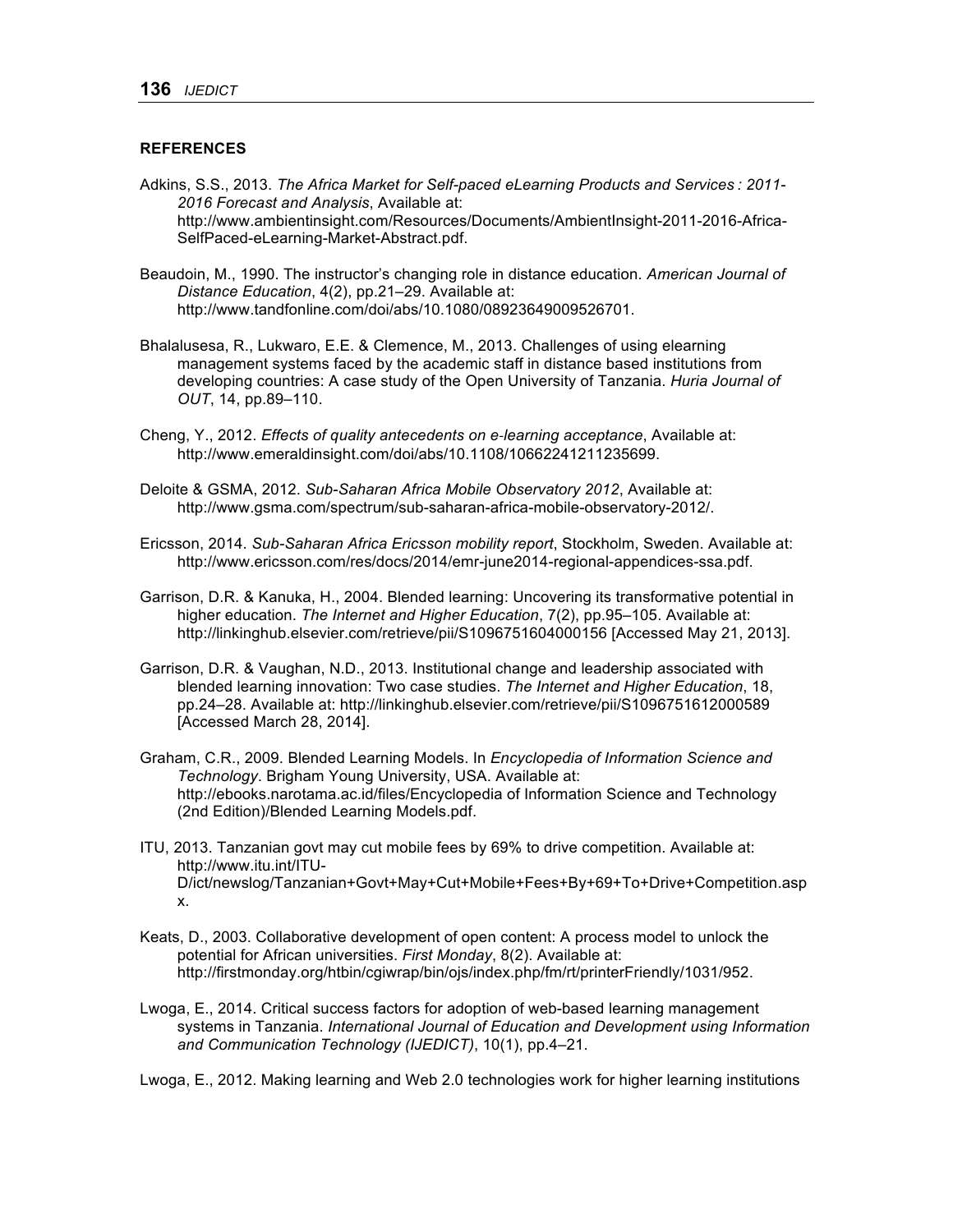in Africa. *Campus-Wide Information Systems*, 29(2), pp.90–107. Available at: http://www.emeraldinsight.com/10.1108/10650741211212359 [Accessed February 17, 2013].

- Mnyanyi, C.B.F., Bakari, J. & Mbwette, T.S.A., 2010. Implementing E-learning in Higher Open and Distance Learning Institutions in Developing Countries : The Experience of The Open University of Tanzania. In *Fifth International Conference of Learning International Networks Consortium (LINC)*. Massachusetts Institute of Technology, Cambridge, MA,. Available at: linc.mit.edu/linc2010/proceedings/session6Mnyanyi.pd.
- Moskal, P., Dziuban, C. & Hartman, J., 2013. Blended learning: A dangerous idea? *The Internet and Higher Education*, 18, pp.15–23. Available at: http://linkinghub.elsevier.com/retrieve/pii/S109675161200084X [Accessed March 25, 2014].
- Mtebe, J.S. & Raisamo, R., 2014. Investigating perceived barriers to the use of Open Educational Resources in higher education in Tanzania. *International Review of Research in Open and Distance Learning*, 15(2), pp.43–65.
- Mtebe, J.S. & Raphael, C., 2013. Students' experiences and challenges of blended learning at the University of Dar es Salaam, Tanzania. *International Journal of Education and Development using Information and Communication Technology (IJEDICT)*, 9(3), pp.124– 136.
- Munguatosha, G.M., Muyinda, P.B. & Lubega, J.T., 2011. A social networked learning adoption model for higher education institutions in developing countries. *On the Horizon*, 19(4), pp.307–320. Available at: http://www.emeraldinsight.com/10.1108/10748121111179439 [Accessed July 29, 2012].
- Ocak, M.A., 2011. Why are faculty members not teaching blended courses? Insights from faculty members. *Computers & Education*, 56(3), pp.689–699. Available at: http://linkinghub.elsevier.com/retrieve/pii/S0360131510002964 [Accessed March 28, 2014].
- Porter, W.W. et al., 2014. Blended learning in higher education: Institutional adoption and implementation. *Computers & Education*, 75, pp.185–195. Available at: http://linkinghub.elsevier.com/retrieve/pii/S0360131514000451 [Accessed March 24, 2014].
- Samzugi, A.S. & Mwinyimbegu, C.M., 2013. Accessibility of Open Educational Resources for Distance Education Learners: The Case of The Open University of Tanzania. *Huria Journal of OUT*, 14(76-88).
- Selim, H.M., 2007. Critical success factors for e-learning acceptance: Confirmatory factor models. *Computers & Education*, 49(2), pp.396–413. Available at: http://linkinghub.elsevier.com/retrieve/pii/S0360131505001338 [Accessed November 17, 2012].
- Sife, A.., Lwoga, E.. & Sanga, C., 2007. New technologies for teaching and learning : Challenges for higher learning institutions in developing countries. *International Journal of Education and Development using Information and Communication Technology (IJEDICT)*, 3(2), pp.57–67.
- Stacey, E. & Gerbic, P., 2008. Success factors for blended learning. In *Proceedings ascilite Melbourne*. Melbourne, pp. 964–968. Available at: http://www.ascilite.org.au/conferences/melbourne08/procs/stacey.pdf.